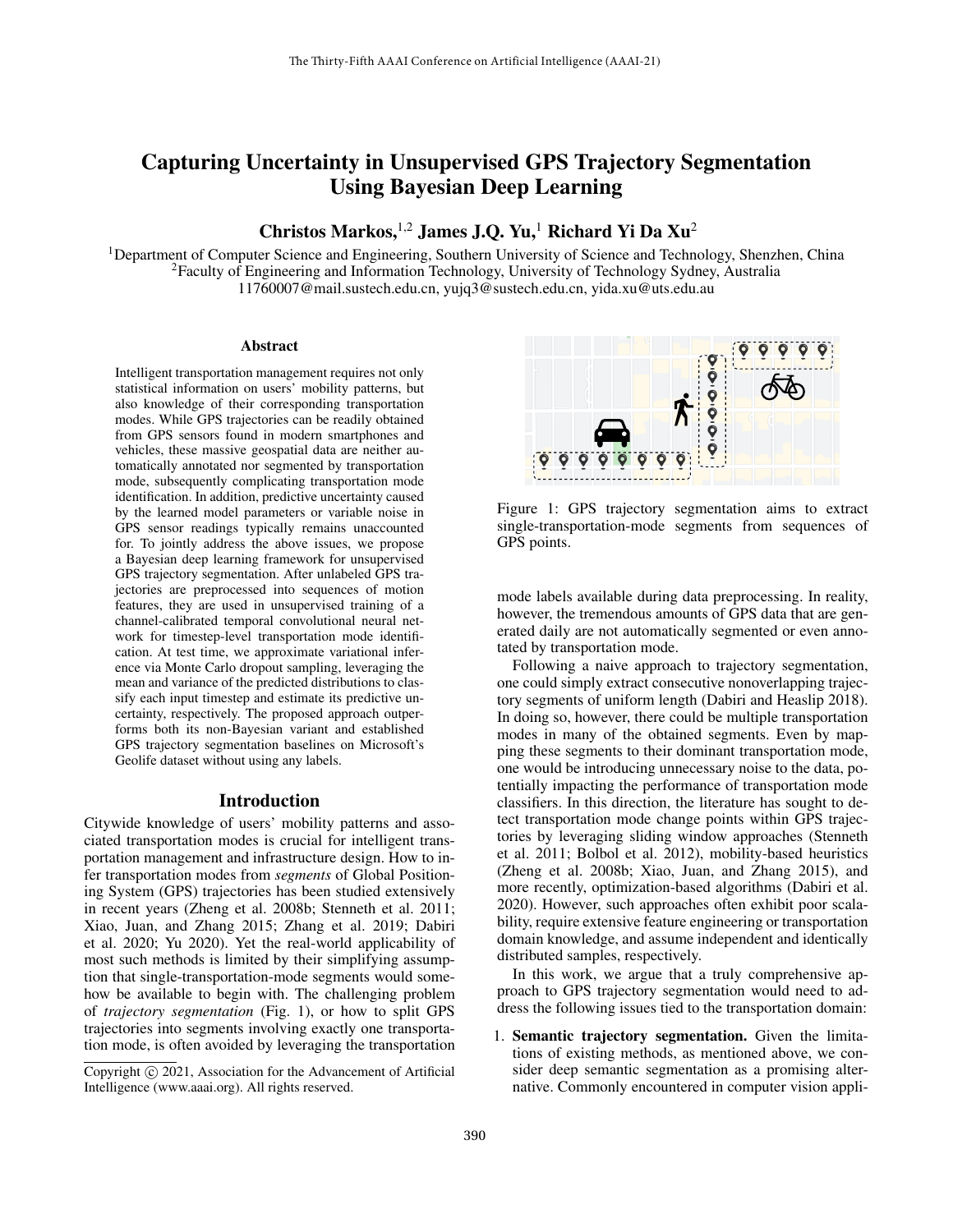cations (Long, Shelhamer, and Darrell 2015; Chen et al. 2018; Fu et al. 2019), semantic segmentation methods train deep Convolutional Neural Networks (CNNs) to detect refined object boundaries within images or videos by performing pixel- rather than image-level classification.

- 2. Learning from unlabeled GPS data. Due to privacy concerns or simply lack of motivation, users cannot be expected to label their voluminous GPS data consistently and accurately. Given that traditional clustering algorithms often produce suboptimal results when applied to high-dimensional data (Li, Qiao, and Zhang 2018), we turn to the emerging research area of deep clustering, which trains deep neural networks to cluster unlabeled data via unsupervised learning (Xie, Girshick, and Farhadi 2016; Caron et al. 2018; Ji, Henriques, and Vedaldi 2019).
- 3. Capturing predictive uncertainty. While standard deep learning classifiers produce discrete probability distributions via the softmax function, this does not sufficiently capture model uncertainty (Kendall and Gal 2017). In GPS-based applications, we posit that uncertainty could also be tied to inconsistent sensor sampling rates among different observations, as well as erroneous or missing measurements due to signal loss. Bayesian deep learning can be viewed as a probabilistic extension to standard deep learning that enables quantification of both model and input uncertainty (Ribeiro et al. 2019).

Drawing inspiration from recent developments in semantic segmentation, deep clustering, and Bayesian deep learning, this work proposes to reframe GPS trajectory segmentation as timestep-level transportation mode identification. As such, a channel-calibrated Bayesian Temporal Convolutional Network (BTCN) is introduced for unsupervised, uncertainty-aware GPS trajectory segmentation. BTCN extends standard TCNs, recently proposed as a sequence modeling alternative to recurrent neural networks (Bai, Kolter, and Koltun 2018), with (1) Squeeze-and-Excitation (SE) blocks (Hu, Shen, and Sun 2018) to encourage learning interdependencies between channels, and (2) Monte Carlo (MC) dropout sampling as an approximation of variational inference (Kendall and Gal 2017) to not only capture predictive uncertainty but also use it to refine predictions. In our experiments on Microsoft's Geolife dataset (Zheng et al. 2008a,b), BTCN achieved 65.8% timestep-level accuracy without using any labels, outperforming established baselines as well as its non-Bayesian variant.

# Related Work

Semantic Segmentation In this study, we tackle trajectory segmentation from a novel perspective, drawing inspiration from recent deep semantic segmentation methods successfully applied to computer vision applications.

Semantic image segmentation classifies each pixel in an input image, allowing for fine-grained detection of object boundaries. Earlier work (Chen et al. 2014) repurposes contracting image-level CNN classifiers for semantic segmentation via bilinear upsampling and fully connected conditional random fields, while (Long, Shelhamer, and Darrell 2015) converts them to Fully Convolutional Networks (FCNs) by replacing their fully connected layers with convolutions, introducing in-network upsampling, and adding skip connections from shallow to deep layers.

Since then, FCNs have served as the foundation for several semantic segmentation frameworks. To improve the recovery of downsampled spatial information, architectural adaptations include adding a symmetric decoder (Badrinarayanan, Kendall, and Cipolla 2017) with encoderdecoder skip connections (Ronneberger, Fischer, and Brox 2015) or dilated convolutions at the encoder side (Chen et al. 2018). Some works reduce the amount of downsampling operations in FCNs by developing context aggregation modules, often including dilated convolutions in cascades (Yu and Koltun 2016) or in parallel (Chen et al. 2017; Fu et al. 2019). Instead, (Sun et al. 2019) avoids the need to recover downsampled spatial information by maintaining high-resolution latent representations throughout the encoding process.

Deep Clustering Combining unsupervised deep learning with traditional or custom clustering methods, deep clustering is viewed as a promising technique towards labeled data independence for the proposed trajectory segmentation framework.

Some approaches optimize image-to-image distance in a lower-dimensional space typically learned via unsupervised autoencoder pretraining, by applying K-means (Yang, Parikh, and Batra 2016) or attaching custom clustering layers (Xie, Girshick, and Farhadi 2016; Li, Qiao, and Zhang 2018) and minimizing a clustering loss. (Caron et al. 2018) instead leverages CNNs pretrained on different datasets, iteratively clustering their output using K-means and setting the resulting cluster assignments as pseudo-ground-truth labels to update the model parameters. It is also possible to leverage denoising (Ghasedi Dizaji et al. 2017) or variational (Jiang et al. 2017) autoencoders, as well as GANs (Mukherjee et al. 2019). However, while only optimizing a clustering loss offers simplicity of implementation, it also risks irreversibly corrupting the learned representations (Ji, Henriques, and Vedaldi 2019).

Another body of research instead clusters data based on mutual information between pairs of samples typically generated via data augmentation, or between samples and their latent representations. For instance, (Hu et al. 2017) trains neural networks to produce similar outputs for input samples and their augmented versions, while also maximizing the mutual information between the original samples and their learned representations. (Hjelm et al. 2018) instead maximizes the information between latent representations and local regions of the input samples, while also attempting to match these representations to a prior distribution. Finally, (Ji, Henriques, and Vedaldi 2019) maximizes the mutual information between a neural network's outputs for pairs of samples, additionally improving performance by simultaneously training an auxiliary overclustering component.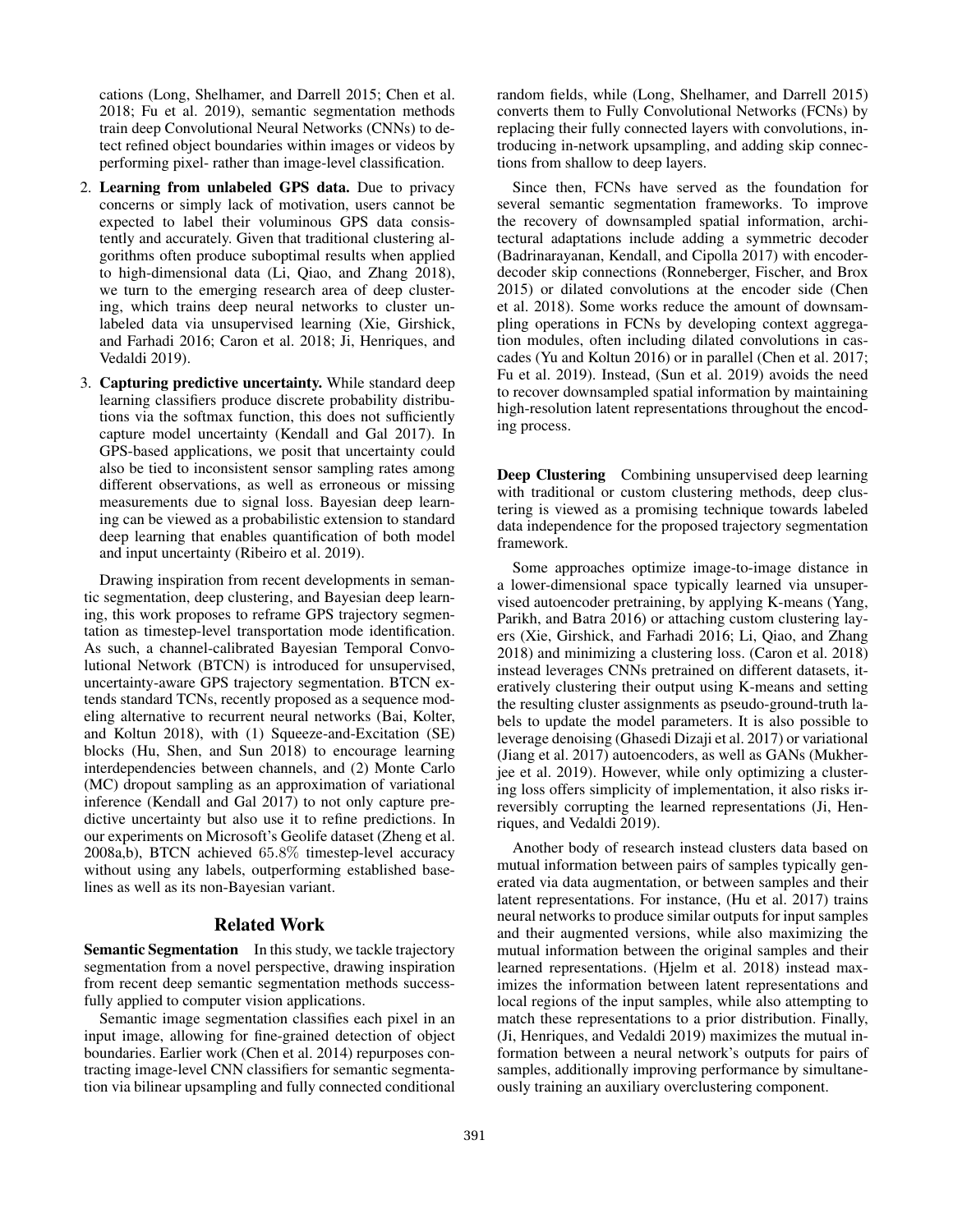# Preliminaries

This section clarifies our working definitions of key transportation-related terms, before formalizing the problem to be addressed in this work and finally introducing Bayesian deep learning.

# Segmenting GPS Trajectories by Transportation Mode

**Definition 1 (GPS Point)** A GPS point is denoted by  $p_i =$  $\langle t_j, \text{lat}_j, \text{lon}_j \rangle \in \mathbb{R}^3$ , where  $t_j$  measures the number of days since a reference date, and  $-90 \le \text{lat}_i \le 90, -180 \le$  $\ln i \leq 180$  are latitude and longitude coordinates given in decimal degrees.

**Definition 2 (GPS Trajectory)** A GPS trajectory  $T_i$  comprises a sequence of GPS points. Since the backbone of this work is a deep convolutional neural network operating on fixed-size inputs, we assume  $T_i$  to be a sequence  $T_i = \{p_j\}_1^M$  truncated to fixed length M.

Definition 3 (Motion Feature Sequence) Directly training a deep learning model on raw GPS data could be problematic. Intuitively, it might generalize poorly whenever users visit locations inadequately represented in the training set. Therefore, following established transportation mode identification literature (Zheng et al. 2008b; Dabiri et al. 2020; Yu 2020), we preprocess each  $T_i$  into a sequence of motion features  $F_i = \{\bar{f}_j\}_1^M$  by transforming each  $p_j \in T_i$ into a vector  $f_j \in \mathbb{R}^N$  of N motion features.

Problem (Trajectory Segmentation) Given a GPS trajectory  $T_i \in \mathbb{R}^{\tilde{M}\times 3}$  preprocessed into a sequence of motion features  $F_i \in \mathbb{R}^{M \times N}$  and K target transportation mode classes, predict the transportation modes  $Y_i \in \{0, \ldots, K - \}$  $1\}^M$  for each timestep m, where  $0 < m \leq M$ .

# Bayesian Deep Learning

Let  $\mathcal{D} = \{(x_i, y_i)\}_{i=1}^n$  be a dataset of observations X and targets  $\hat{Y}$ . For a standard fully connected neural network with L stacked hidden layers and parameters  $\theta =$  $\{(W^l, b^l)\}_{l=0}^{L+1}$ , the ReLU-activated output of the *l*-th hidden layer can be written as:

$$
h^{l} = \text{ReLU}(W^{l} \cdot h^{l-1} + b^{l}).\tag{1}
$$

For  $K$ -class classification, the softmax activation function is typically applied to the neural network's output logits. The model likelihood is then given by:

$$
p(y=j|x,\theta) = \frac{\exp(W_j^{L+1} \cdot h^L + b^{L+1})}{\sum_{k \in K} \exp(W_k^{L+1} \cdot h^L + b^{L+1})}.
$$
 (2)

In contrast, Bayesian neural networks place a prior distribution  $p(\theta)$  on their weights and biases, resulting in the posterior distribution:

$$
p(\theta|\mathcal{D}) = \frac{p(\mathcal{D}|\theta)p(\theta)}{p(\mathcal{D})} = \frac{\prod_{i=1}^{n} p(y_i|x_i, \theta)p(\theta)}{p(\mathcal{D})}, \quad (3)
$$

and the following predictive distribution for new inputs  $x'$ ,  $y'$ :

$$
p(y'|x', \mathcal{D}) = \int_{\Theta} p(y'|x', \theta) p(\theta, \mathcal{D}) \, d\theta. \tag{4}
$$



Figure 2: Overview of the proposed trajectory segmentation framework. At test time, GPS trajectories are preprocessed into sequences of motion features and repeatedly fed to the proposed BTCN while dropout remains activated. The mean of these aggregated softmax probabilities is taken as the final predictions, while their variance is used to quantify predictive uncertainty.

However, analytical estimation of the posterior is typically intractable, as it requires integration with respect to  $\Theta$ , i.e., the space of all parameters, for which a closed form often does not exist. One way to approximate the posterior is through variational inference, which minimizes the Kullback-Leibler divergence between the posterior  $p(\theta|\mathcal{D})$ and a variational distribution  $q_{\omega}(\theta)$  with parameters  $\omega$ (Kwon et al. 2020). Another approach is to approximate variational inference itself by applying stochastic regularization techniques like dropout to non-Bayesian neural networks. As will be detailed in the following section, in this work we approximate variational inference via MC dropout sampling (Kendall and Gal 2017).

# Proposed Framework

This section first introduces the Bayesian temporal convolutional network proposed for GPS trajectory segmentation. Next, it explains how we approximate variational inference and capture uncertainty to refine model predictions. Finally, it presents the objective function that is optimized to learn the unsupervised segmentation task.

A high-level architectural view of BTCN is given in Fig.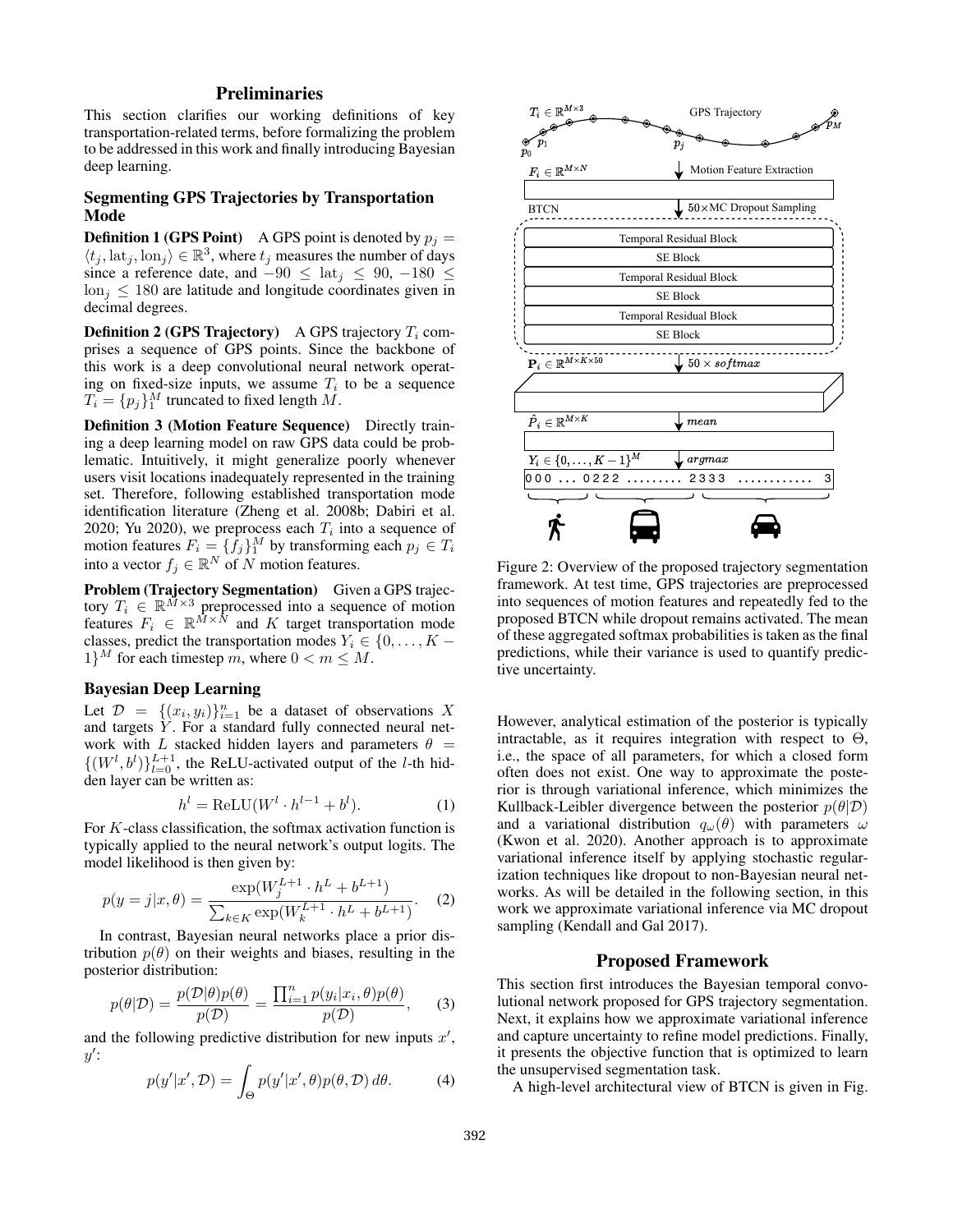2. BTCN fuses TCNs with SE blocks (Hu, Shen, and Sun 2018) to enrich the learned temporal trajectory representations with knowledge of feature map interdependencies. At inference time, a sequence of motion features is extracted from each GPS trajectory and sampled from BTCN multiple times while dropout is activated. Variational inference is approximated by the mean of these aggregated softmax probabilities constituting the final predictions, while their variance is used to estimate aleatoric and epistemic uncertainties.

#### Bayesian Temporal Convolutional Network

Given GPS trajectories  $T$  converted into sequences of motion features  $F$ , one could approach trajectory segmentation via standard sequence modeling practice, i.e., using recurrent neural networks. However, recurrent architectures can be cumbersome to train, owing to reduced parallelism, vanishing or exploding gradients, as well as high memory requirements (Bai, Kolter, and Koltun 2018). On the other hand, recent work has shown that TCNs can effectively address the above issues and even outperform recurrent architectures in established sequence modeling tasks (Bai, Kolter, and Koltun 2018).

Architecture Similarly to TCNs, the basic component of BTCN is the temporal residual block. As shown in Fig. 3(a), the residual path first performs an optional 1D convolution with unit kernel size to ensure that the number of input features matches the desired number of output channels. Crucially, the latter is set equal to the length of the input sequence, allowing TCNs to produce sequences of the same length as their input. Next, the block applies two consecutive dilated 1D convolutions, each followed by a ReLU activation, a batch normalization layer, and finally a dropout layer. Contrary to standard convolutions, dilated ones apply filters over a larger area than their own by skipping input values with step  $d$ , otherwise known as dilation rate. As a result, dilation allows convolution layers to expand their receptive fields as the network depth grows, preserving input resolution without need for downsampling.

While stacking temporal residual blocks allows TCNs to uncover temporal dependencies among timesteps, we posit that it may not sufficiently account for dependencies within the channels themselves. Consequently, we follow recent work in this direction (Hu, Shen, and Sun 2018) and incorporate SE blocks after each temporal residual block. As shown in Fig. 3(b), the SE block first embeds channel information in  $\hat{F}_i \in \mathbb{R}^{M \times N}$  across the temporal dimension using global average pooling. A vector  $z \in \mathbb{R}^M$  is built for channels  $c_i \in \mathbb{R}^M$ , where:

$$
z_i = \frac{1}{M} \sum_{m=1}^{M} u_i(m).
$$
 (5)

Then, the SE block scales down the resulting feature maps by a factor of  $r \in \mathbb{Z}^+$ , before rescaling them and applying a self-gating mechanism. This is achieved using two fullyconnected (or dense) layers with weights  $W_1 \in \mathbb{R}^{M/r}$  and  $W_2 \in \mathbb{R}^M$ ; the operations can be formally described as follows:

$$
\hat{z} = \sigma(W_1(\text{ReLU}(W_2 z))),\tag{6}
$$



Figure 3: The main components of the proposed BTCN. Temporal residual blocks leverage dilated 1D convolutions to capture high-resolution temporal information without need for downsampling. Always-on dropout layers are inserted to approximate variational inference via MC dropout sampling. The feature maps produced by each temporal residual block are subsequently recalibrated via an SE block.

where  $\sigma(\cdot)$  denotes the sigmoid activation function. The gated output  $\hat{z}$  is finally multiplied with the block's input to construct the final output  $\tilde{F}_i \in \mathbb{R}^{M \times N}$ , effectively promoting the most useful channels.

Dropout Variational Inference BTCN approximates variational inference via dropout. This corresponds to injecting each deterministic  $W_l \in \theta$  with noise following a Bernoulli distribution to create its stochastic counterpart  $W'_l$ . In practice, dropout is applied after each convolution layer (except for the output layer) with probability of dropping connections  $p_{\text{drop}}$ . Importantly, dropout is enabled not only during training but also at inference time; we perform S stochastic forward passes to obtain class probabilities  $P_i \in \mathbb{R}^{M \times K \times S}$ , which are averaged to produce the posterior distribution  $\hat{P}_i \in \mathbb{R}^{M \times K}$ . This process is known as MC dropout sampling (Kendall and Gal 2017).

Predictive Uncertainty Quantification Given S MC dropout samples with class probabilities  $P_i \in \mathbb{R}^{M \times K \times S}$ reshaped into  $P_i \in \mathbb{R}^{S \times M \times K}$ , the total predictive uncertainty can be approximated by the variance of  $P_i$ , defined as follows (Ribeiro et al. 2019):

$$
\sigma[\mathbf{P}_i]^2 \approx \text{tr}(\underbrace{\mathbb{E}[\text{diag}(\mathbf{P}_i) - \mathbf{P}_i \mathbf{P}_i^{\mathsf{T}}]}_{\text{aleatoric}} + \underbrace{\mathbb{E}[\mathbf{P}_i^2] - \mathbb{E}[\mathbf{P}_i]^2}_{\text{epistemic}})
$$

$$
= \text{tr}(\sigma_a[\mathbf{P}_i]^2) + \text{tr}(\sigma_e[\mathbf{P}_i]^2), \tag{7}
$$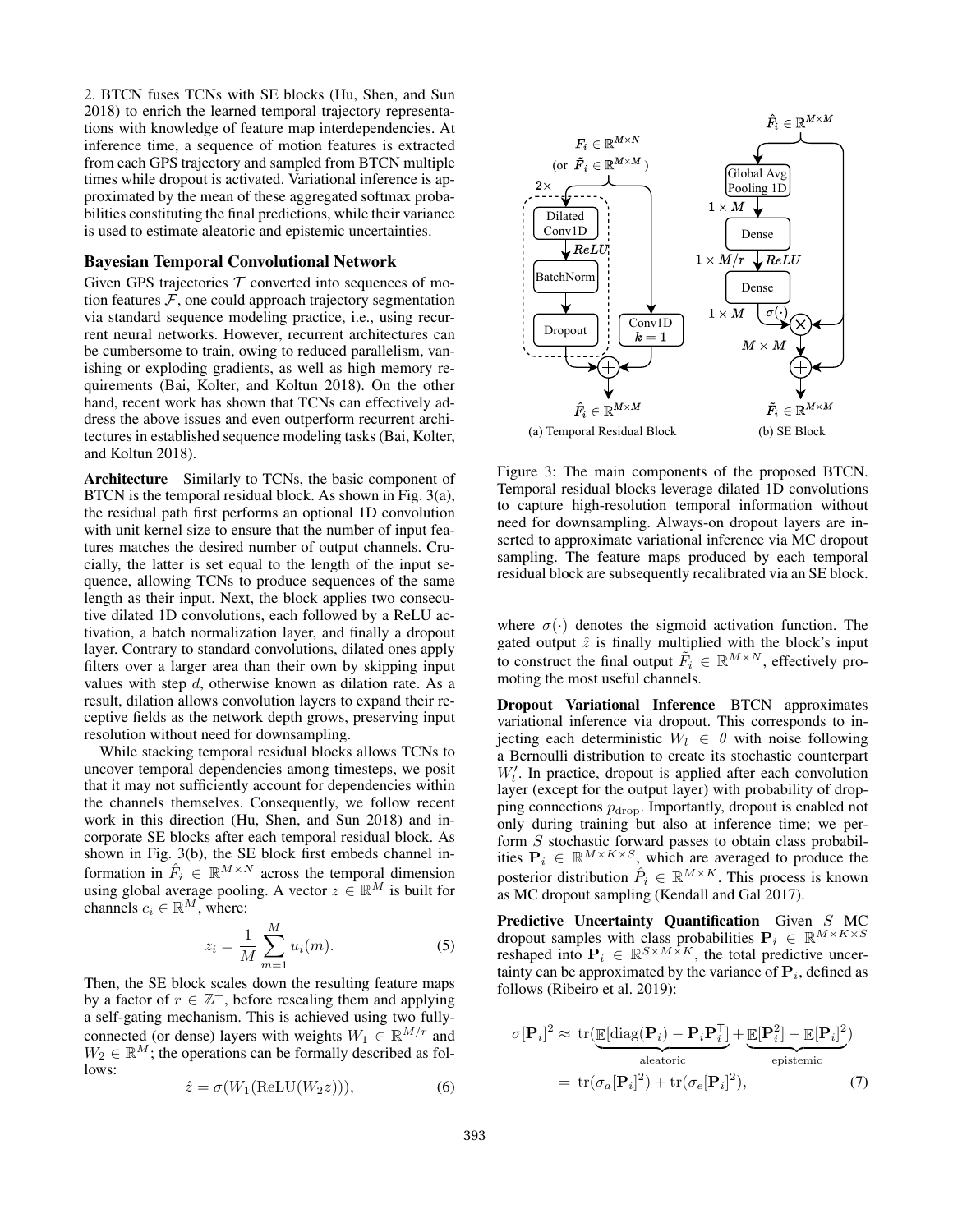where matrices  $\sigma_a [\mathbf{P}_i]^2$  and  $\sigma_e [\mathbf{P}_i]^2$  correspond to aleatoric and epistemic uncertainties, respectively. Their traces are then taken to produce a single aleatoric and epistemic uncertainty value per timestep.

# Segmentation Objective Function

For unsupervised trajectory segmentation, we leverage the mutual-information-based deep clustering method in (Ji, Henriques, and Vedaldi 2019) for its demonstrated effectiveness in semantic image segmentation over centroid-based clustering approaches. It takes the  $K$ -dimensional softmax predictions for each timestep in the input sequence and attempts to maximize the mutual information between neighboring pairs of timestep patches.

We note that the original image-based work obtained pairs of neighboring patches not only within each image in the dataset, but also from synthetic images generated via multiple data augmentations; however, time series data augmentation is non-trivial, especially for the problem at hand. Intuitively, it would be hard to verify whether perturbed motion features would still realistically correspond to the same transportation mode. Therefore, considering only adjacent pairs of timestep patches centered at u and  $u + t$ , where  $t \in T \subset \mathbb{Z}$  is a small displacement, the original clustering objective can be written as:

$$
\max_{\Phi} \frac{1}{|T|} \sum_{t \in T} I(P_t),\tag{8a}
$$

$$
P_t = \frac{1}{n|\Omega|} \sum_{i=1}^n \sum_{u \in \Omega} \Phi_u(F_i) \cdot [\Phi(F_i)]_{u+t}^T, \qquad (8b)
$$

where  $\Phi$  is a neural network, in this case BTCN, and  $\Phi_u(F_i)$ is its output for patch  $u \in \Omega = \{1, \ldots, M\}$  centered at timestep  $u$  within the input motion feature sequence  $F_i$ .

## Experiments

### Simulation Setup

All experiments were conducted on a server with an Intel Xeon Silver 4210 CPU clocked at 2.20GHz and nVidia GeForce RTX 2080Ti GPUs with 11 GB of GDDR6 memory. Each baseline was implemented as per the description in its cited study. The reported values for all evaluation metrics were averaged over five executions.

Dataset This study is evaluated on the Geolife dataset by Microsoft Asia Research (Zheng et al. 2008a,b), which has been widely used for GPS-based trajectory research. It contains 18,670 GPS trajectories obtained from 182 users over five years, totaling nearly 25 million GPS points and 1.3 million kilometers. Most trajectories were collected in Beijing, China at a sampling rate of 1−5 seconds. Only 69 users have labeled parts of their trajectories by transportation mode; these include walking, bike, bus, car, taxi, train, subway, and airplane. Following the dataset authors' recommendations, cars and taxis are treated as a single class, "car", and trains and subways as "train". As typically done in the literature (Zheng et al. 2008a,b; Dabiri et al. 2020), we only retain the five classes for which there are sufficient samples,

namely "walk", "bike", "bus", "car", and "train". For evaluation purposes, we only use labeled trajectories; no groundtruth labels are involved in model training. All trajectories are split into chunks of length  $M$  and divided into training and test sets using a 90/10 ratio.

Preprocessing For each trajectory, we first discard any GPS point whose timestamp is greater than that of the next point, or whose geographic coordinates do not fall within valid ranges. Next, we extract motion features by first computing the relative geodesic distance  $\Delta x_{p_i}$  and elapsed time  $\Delta t_{p_i}$  between each GPS point  $p_i$  and its successor  $p_{i+1}$ . These two features enable the computation of higherorder distance derivatives, including velocity  $V_{p_i}$ , acceleration  $A_{p_i}$ , jerk  $J_{p_i}$ , and turn  $U_{p_i}$ :

$$
\Delta x_{p_i} = \text{Geodesic}(\text{lat}_i, \text{lon}_i, \text{lat}_{i+1}, \text{lon}_{i+1}),\tag{9a}
$$

$$
\Delta t_{p_i} = p_{i+1}[t] - p_i[t],\tag{9b}
$$

$$
V_{p_i} = \Delta x_{p_i} / \Delta t_{p_i},\tag{9c}
$$

$$
A_{p_i} = (V_{p_{i+1}} - V_{p_i})/\Delta t_{p_i},
$$
\n(9d)

$$
J_{p_i} = (A_{p_{i+1}} - A_{p_i})/\Delta t_{p_i},
$$
 (9e)

$$
U_{p_i} = \tan^{-1} \frac{\text{Geodesic}(lati_i, \text{lon}_i, \text{lat}_{i-1}, \text{lon}_i)}{\text{Geodesic}(lati_i, \text{lon}_i, \text{lat}_i, \text{lon}_{i-1})}
$$

$$
-\tan^{-1} \frac{\text{Geodesic}(lati_i, \text{lon}_i, \text{lat}_{i+1}, \text{lon}_i)}{\text{Geodesic}(lati_i, \text{lon}_i, \text{lat}_i, \text{lon}_{i+1})}.
$$
(9f)

Following previous transportation literature (Zheng et al. 2008b; Yu 2020), we empirically select velocity, acceleration, jerk, and turn as the motion features to train our trajectory segmentation model. The features are standardized by removing the mean and scaling to unit variance. We empirically set the sample length M to 128, such that  $F_i \in \mathbb{R}^{128 \times 4}$ .

Model Configuration BTCN uses 3 consecutive pairs of temporal residual and SE blocks. Within the  $i$ -th temporal residual block, both convolutions combine a larger kernel size of 8 with exponentially increasing dilation rates  $d = 2^i$ ,  $i \in \{0, 1, 2\}$ . The dropout probability  $p_{drop}$  is set to 0.2 for all dropout layers, as in (Ribeiro et al. 2019); it is maintained at test time as required for MC dropout sampling, from which  $S = 50$  samples are obtained. For all SE blocks, the reduction ratio  $r$  is set to 8. BTCN is trained for 200 epochs using the Adam optimizer with a learning rate of  $10^{-5}$  and default hyperparameters  $\beta_1 = 0.9$ ,  $\beta_2 = 0.999$ .

Baselines BTCN is evaluated against the three most prominent families of trajectory segmentation methods among the relatively few found in the GPS-based transportation mode identification literature:

- Uniform segmentation. A naive approach to trajectory segmentation is to extract fixed-size, nonoverlapping chunks of timesteps from each trajectory. (Dabiri and Heaslip 2018) uses a window of 200 points, which they found to be the median length of the labeled GPS trajectories in Geolife.
- Heuristics-based change point detection. Following the intuition that walking must precede any change of transportation mode, the authors in (Zheng et al. 2008b) pro-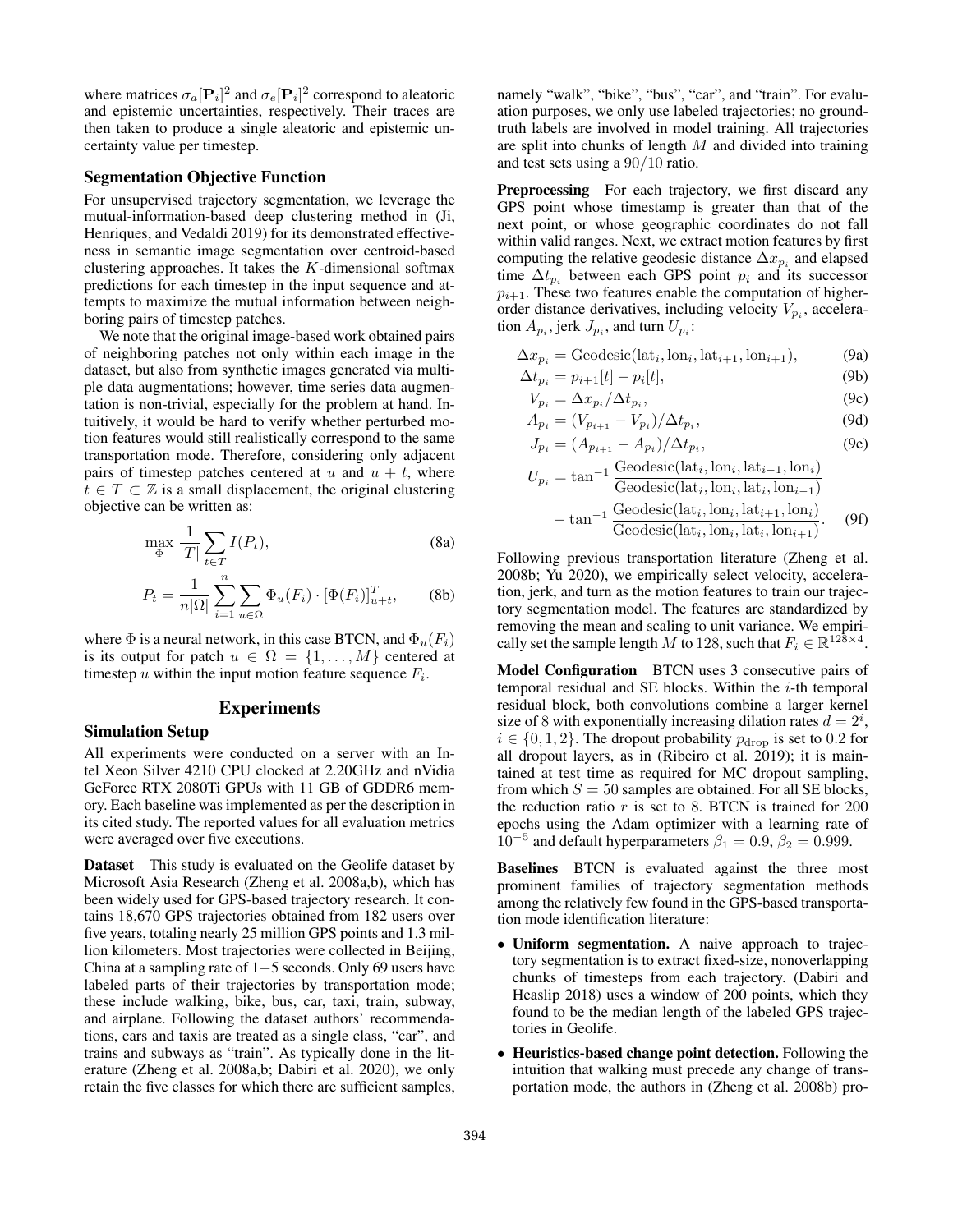| <b>Segmentation Method</b>   | Walk  | <b>Bike</b> | Bus   | Car   | Train | <b>ACC</b> | <b>MAE</b> | <b>PR</b> | Train (min) |
|------------------------------|-------|-------------|-------|-------|-------|------------|------------|-----------|-------------|
| (Dabiri and Heaslip 2018)    |       |             | N/A   |       |       | N/A        | 728.4      | 3.12      | N/A         |
| (Zheng et al. 2008b)         |       |             | N/A   |       |       | N/A        | 234.5      | 1.91      | N/A         |
| (Xiao, Juan, and Zhang 2015) |       |             | N/A   |       |       | N/A        | 287.7      | 2.34      | N/A         |
| (Dabiri et al. 2020)         |       |             | N/A   |       |       | N/A        | 526.1      | 1.23      | 0.02        |
| TCN (non-Bayesian, no SE)    | 0.821 | 0.755       | 0.416 | 0.376 | 0.726 | 0.619      | 31.5       | 3.51      | 33.89       |
| TCN (non-Bayesian, $r = 8$ ) | 0.799 | 0.782       | 0.441 | 0.367 | 0.812 | 0.640      | 26.1       | 2.92      | 45.12       |
| BTCN (no SE)                 | 0.792 | 0.752       | 0.414 | 0.391 | 0.775 | 0.625      | 29.7       | 2.84      | 33.67       |
| BTCN $(r = 2)$               | 0.827 | 0.727       | 0.349 | 0.478 | 0.753 | 0.627      | 25.8       | 2.04      | 45.14       |
| BTCN $(r = 4)$               | 0.809 | 0.773       | 0.353 | 0.485 | 0.744 | 0.632      | 28.3       | 2.43      | 45.21       |
| $BTCN (r = 8)$               | 0.820 | 0.811       | 0.396 | 0.475 | 0.789 | 0.658      | 24.7       | 1.97      | 45.15       |
| BTCN $(r = 16)$              | 0.773 | 0.799       | 0.454 | 0.416 | 0.751 | 0.638      | 28.1       | 2.44      | 44.93       |

Table 1: GPS trajectory segmentation evaluation results. Where applicable, accuracies are reported for each class, with ACC denoting global accuracy. Higher ACC, lower MAE, and  $PR \approx 1$  is better. Training time is in minutes.

pose a four-step method that divides trajectories into alternating "walk" and "non-walk" segments based on distance, velocity, and acceleration thresholds. Similarly, (Xiao, Juan, and Zhang 2015) also identifies gaps caused by GPS signal interruption, extracting change points at the boundaries of "walk" and gap segments.

• Optimization-based change point detection. (Dabiri et al. 2020) first applies uniform segmentation to each trajectory, then converts the obtained segments into multivariate time series of velocity and acceleration features before feeding them to an optimization-based model. The latter attempts to find subsegments such that the homogeneity within each subsegment is maximized, while the number of change points is penalized by a hyperparameter-controlled linear function.

Evaluation Metrics Following standard clustering evaluation practice (Xie, Girshick, and Farhadi 2016; Ji, Henriques, and Vedaldi 2019), all classes predicted by BTCN and its variants are first mapped to the ground-truth classes using linear assignment (Kuhn 1955). Segmentation performance is then measured by timestep-level accuracy (ACC).

While BTCN labels each timestep by transportation mode, the above baselines are label-agnostic: they merely detect transportation mode change points, i.e., discrete timesteps where the transportation mode changes, without knowledge of the specific mode corresponding to each implicitly defined segment. To allow for direct comparison with BTCN, we extract change points by simply scanning its output from left to right. We then evaluate BTCN against the above baselines using the following evaluation metrics:

• Mean Absolute Error (MAE). As the number of predicted and ground-truth change points may differ, we first identify for each predicted change point  $\hat{y}_i \in \hat{Y}$  its nearest ground-truth  $y_i \in Y$ . Given that most trajectories in Geolife have been sampled at a rate of 1–5 seconds, we preserve generality by measuring the distance between two change points by the number of discrete timesteps separating them. Then, given n predicted change points  $\hat{Y}$  and their nearest ground-truth change points  $Y'$ , the MAE is

calculated as  $\text{MAE} = \frac{1}{n} \sum_{i=1}^{n} |y'_i - \hat{y}_i|$ . We select this metric under the assumption that the number of timesteps between  $y_i'$  and  $\hat{y}_i$  matters more than whether  $\hat{y}_i$  precedes or comes after  $y_i^{\prime}$ .

• Prediction Ratio (PR). Let  $n_{pred}$ ,  $n_{true}$  be the total numbers of predicted change points  $\hat{Y}$  and true change points Y, respectively. The PR is computed as  $PR = n_{pred}/n_{true}$ . When  $PR < 1$  or  $PR > 1$ , the segmentation model is said to under- or over-predict change points. Either case could complicate transportation mode identification, even if the MAE is low: too few change points could mean noisy segments with more than one transportation mode, while too many would result in short, harder to classify segments.

# Experimental Results

Performance Evaluation Our experimental results are summarized in Table 1. BTCN consistently and significantly outperformed all evaluated methods, with its lowest MAE of 24.7 constituting a nearly  $10\times$  improvement over the bestperforming baseline (Zheng et al. 2008b). Recall that our definition of MAE measures the mean number of discrete timesteps between true and predicted change points; for unit GPS sampling rate, our result means BTCN would only take approximately 25 seconds on average to identify a change in transportation mode, while the above baseline would require nearly 4 minutes. Although the proposed method did demonstrate change point over-prediction on par with the baselines, it is important to note that BTCN is designed for timestep-level classification rather than change point detection. In fact, we formalized trajectory segmentation based on mutual information maximization alone, without explicitly penalizing over-segmentation. This is an open problem, especially in the absence of labels, and is left for future work.

Although each of the selected baselines has its own merit, they are not without limitations. Uniform segmentation (Dabiri and Heaslip 2018) offers simplicity at the expense of constructing noisy segments likely to contain multiple transportation modes. Indeed, uniform segmentation attained both the highest MAE and PR among all methods. Guided by domain-specific knowledge, the heuristics-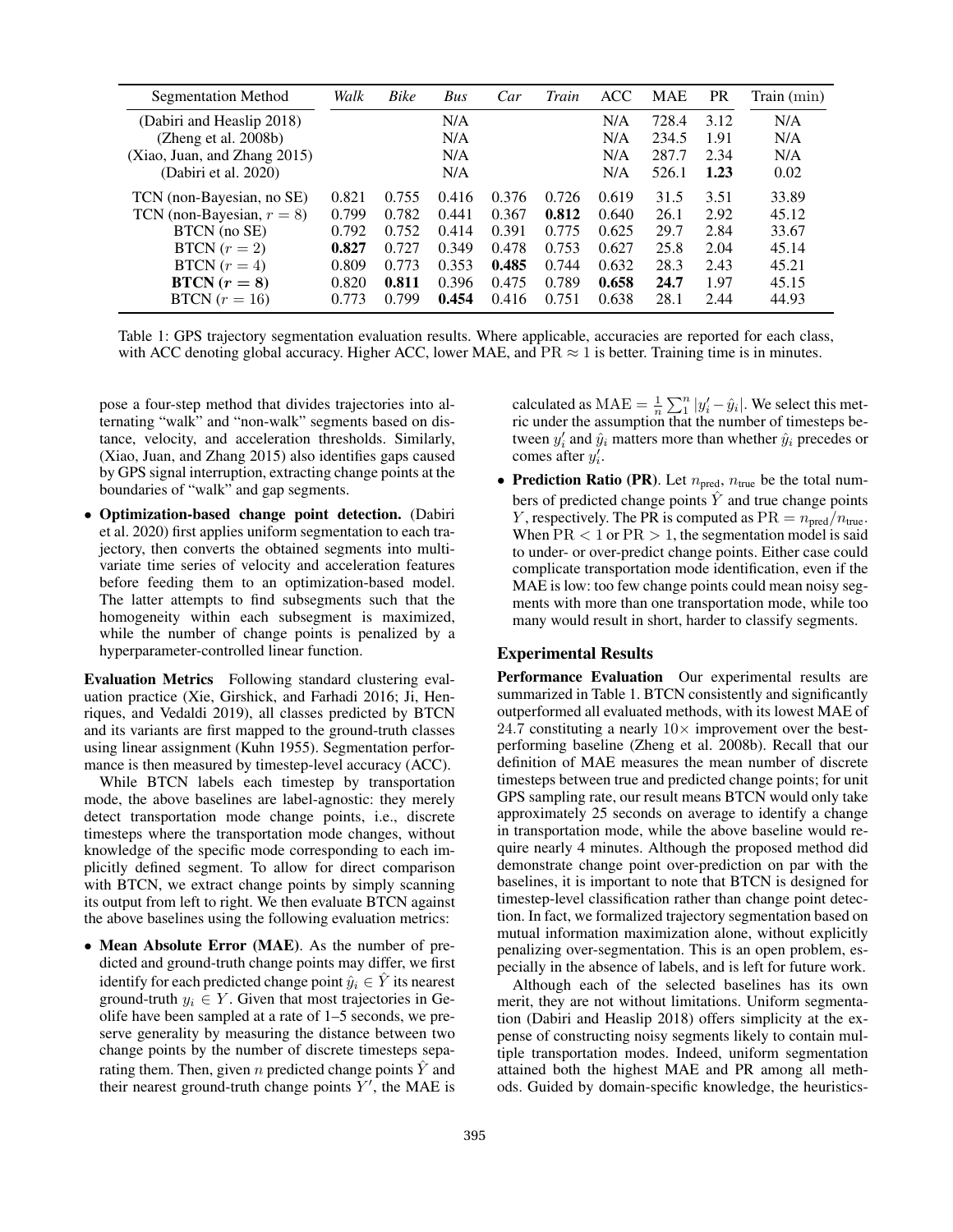| $\overline{S}$              | ACC.   | <b>MAE</b> | <b>PR</b> | Aleatoric | Epistemic |
|-----------------------------|--------|------------|-----------|-----------|-----------|
|                             | 0.6763 | 32.6       | 4.03      | 1.047E-02 | 0.0       |
| $\mathcal{D}_{\mathcal{L}}$ | 0.6769 | 31.0       | 3.23      | 1.050E-02 | 3.902E-01 |
| 5                           | 0.6775 | 29.3       | 2.76      | 1.043E-02 | 6.401E-01 |
| 10                          | 0.6776 | 28.3       | 2.41      | 1.042E-02 | 7.162E-01 |
| 20                          | 0.6777 | 27.2       | 2.22      | 1.048E-02 | 7.516E-01 |
| 50                          | 0.6778 | 26.5       | 2.08      | 1.044E-02 | 7.746E-01 |
| 100                         | 0.6778 | 26.1       | 2.02      | 1.047E-02 | 7.818E-01 |

Table 2: Performance and uncertainty metrics for BTCN over number of Monte Carlo samples.

based segmentation baselines (Zheng et al. 2008b; Xiao, Juan, and Zhang 2015) both produced much lower MAEs, although they still predicted approximately twice the number of change points compared to the ground truth. This might be due to heuristics not always being able to account for unexpected traffic conditions (Zheng et al. 2008b).

Scoring the second highest MAE of 526.1, despite having the best PR, the sub-par performance of optimizationbased segmentation (Dabiri et al. 2020) is not surprising: this method is individually applied to truncated segments, thereby failing to consider the entire data distribution. In other words, it assumes that the samples are independent and identically distributed. Such an assumption is unlikely to hold for trajectory data collected from numerous users at varying times and traffic or weather conditions.

Ablation Study To quantify the contribution of dropout variational inference and SE blocks to the performance of BTCN, we evaluate the latter when both components are disabled, as well as by removing either component while maintaining the other. As shown in Table 1, the non-Bayesian variant without SE blocks achieved the lowest global and per-class accuracy. Adding MC dropout pushed the global accuracy from 61.9% to 62.5%, while enabling SE blocks with  $r = 8$  instead boosted it to 64.0% and combining both components resulted in the highest global accuracy at 65.8%. In fact, the best accuracy for four out of five classes was attained by the full BTCN, albeit with different reduction ratios  $r$ , while removing either of the Bayesian or SE components resulted in nearly twice the over-prediction of change points.

Finally, Table 2 shows the sensitivity of evaluation and uncertainty metrics to the number of MC samples S. For this experiment, we used the best-performing BTCN out of 5 executions. Although global accuracy did not seem to drastically improve as  $S$  increased, the MAE dropped by about 19% and the PR was nearly halved. No noticeable improvement to accuracy was observed when  $S > 50$ , which is the value we used throughout our experiments.

Uncertainty-filtered Segmentation For safety-critical intelligent transportation applications involving GPS trajectory segmentation, the ability of a model to selectively make timestep-level predictions based on some measure of confidence could be beneficial. Fig. 4 shows how global and per-sample accuracy varies under different confidence per-



Figure 4: Global and per-class accuracy of BTCN when only classifying timesteps that exceed confidence thresholds.

centiles for the best-performing BTCN out of 5 executions. In this context, confidence was simply defined as the negative aleatoric or epistemic uncertainty.

It appears that selectively classifying timesteps with higher aleatoric confidence consistently achieved higher global and per-class accuracy. On the contrary, we noted minimal global accuracy improvement in the case of epistemic confidence; there were almost no variations until the 90<sup>th</sup> percentile, followed by a sharp drop for the 95<sup>th</sup> and 99<sup>th</sup> percentiles. It is hypothesized that the poor performance of epistemic confidence as a measure of accuracy in our work is tied to the unsupervised, mutual-information-based objective function that BTCN was trained with.

## Conclusion and Future Work

In this paper, we introduced a novel GPS trajectory segmentation approach to address the shortcomings of related GPS-based work in learning from unlabeled data and capturing predictive uncertainty. Viewing trajectory segmentation through the scope of semantic image segmentation, the proposed BTCN reached 65.8% timestep-level accuracy on Microsoft's Geolife dataset, significantly outperforming established GPS-based baselines. We also conducted an ablation study to empirically validate the necessity of its components, and showed that BTCN effectively captured uncertainty by producing higher accuracy for input timesteps with lower aleatoric uncertainty.

In future work, we will investigate graph neural networks to capture not only temporal but also spatial information from non-Euclidean road network representations. We will also explore how to effectively penalize over-segmentation in the absence of labels.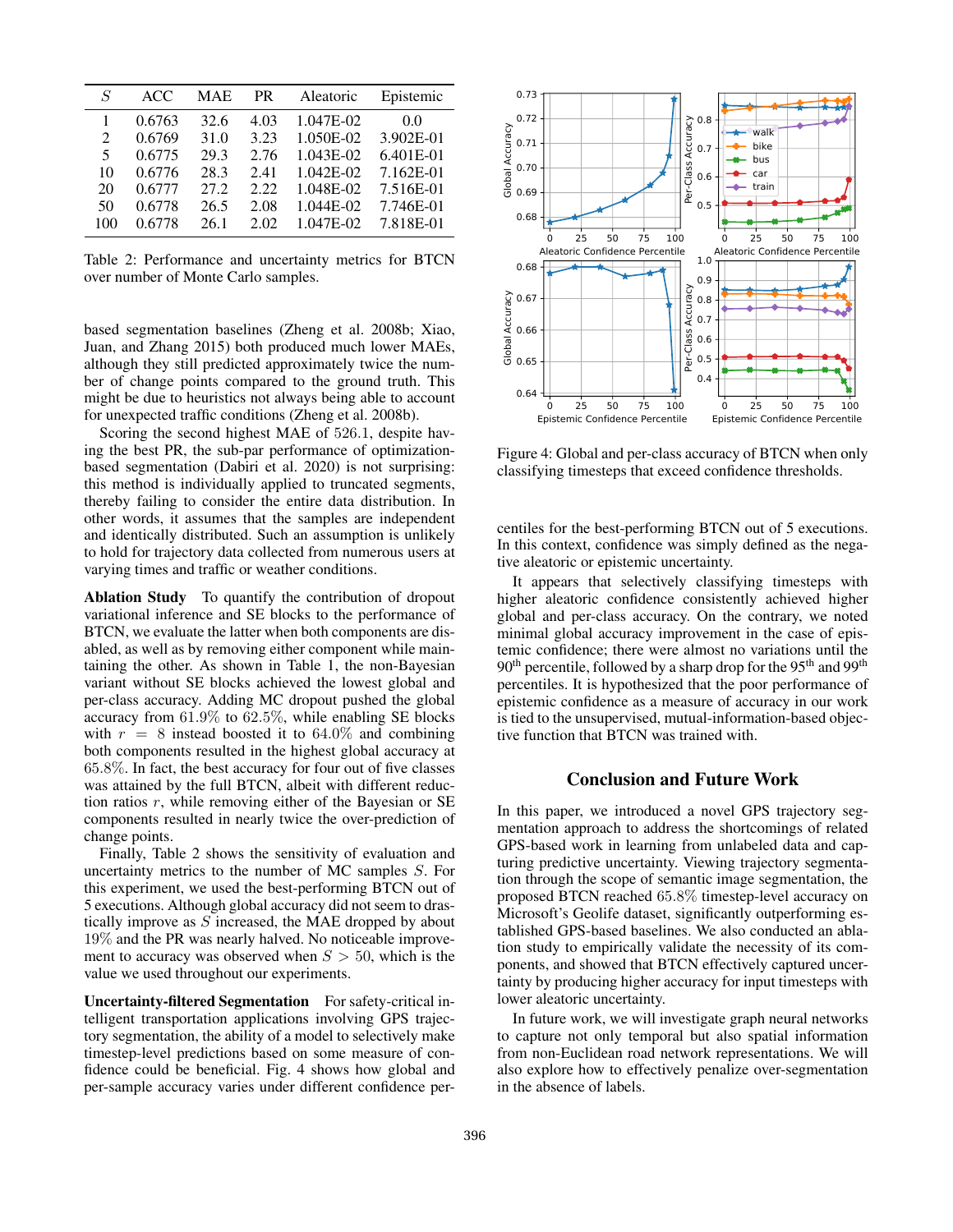# Acknowledgments

This work was supported by the General Program of Guangdong Basic and Applied Basic Research Foundation No. 2019A1515011032 and by the Guangdong Provincial Key Laboratory of Brain-inspired Intelligent Computation No. 2020B121201001. James J.Q. Yu is the corresponding author.

# References

Badrinarayanan, V.; Kendall, A.; and Cipolla, R. 2017. Segnet: A deep convolutional encoder-decoder architecture for image segmentation. *IEEE Transactions on Pattern Analysis and Machine Intelligence* 39(12): 2481–2495.

Bai, S.; Kolter, J. Z.; and Koltun, V. 2018. An empirical evaluation of generic convolutional and recurrent networks for sequence modeling. *arXiv preprint arXiv:1803.01271* .

Bolbol, A.; Cheng, T.; Tsapakis, I.; and Haworth, J. 2012. Inferring hybrid transportation modes from sparse GPS data using a moving window SVM classification. *Computers, Environment and Urban Systems* 36(6): 526–537.

Caron, M.; Bojanowski, P.; Joulin, A.; and Douze, M. 2018. Deep clustering for unsupervised learning of visual features. In *Proceedings of the European Conference on Computer Vision*, 132–149. Munich, Germany.

Chen, L.-C.; Papandreou, G.; Kokkinos, I.; Murphy, K.; and Yuille, A. L. 2014. Semantic image segmentation with deep convolutional nets and fully connected crfs. *arXiv preprint arXiv:1412.7062* .

Chen, L.-C.; Papandreou, G.; Kokkinos, I.; Murphy, K.; and Yuille, A. L. 2017. Deeplab: Semantic image segmentation with deep convolutional nets, atrous convolution, and fully connected crfs. *IEEE Transactions on Pattern Analysis and Machine Intelligence* 40(4): 834–848.

Chen, L.-C.; Zhu, Y.; Papandreou, G.; Schroff, F.; and Adam, H. 2018. Encoder-decoder with atrous separable convolution for semantic image segmentation. In *Proceedings of the European Conference on Computer Vision*, 801–818. Munich, Germany.

Dabiri, S.; and Heaslip, K. 2018. Inferring transportation modes from GPS trajectories using a convolutional neural network. *Transportation Research Part C: Emerging Technologies* 86: 360–371.

Dabiri, S.; Lu, C.-T.; Heaslip, K.; and Reddy, C. K. 2020. Semi-supervised deep learning approach for transportation mode identification using GPS trajectory data. *IEEE Transactions on Knowledge and Data Engineering* 32(5).

Fu, J.; Liu, J.; Tian, H.; Li, Y.; Bao, Y.; Fang, Z.; and Lu, H. 2019. Dual attention network for scene segmentation. In *Proceedings of the IEEE Conference on Computer Vision and Pattern Recognition*, 3146–3154.

Ghasedi Dizaji, K.; Herandi, A.; Deng, C.; Cai, W.; and Huang, H. 2017. Deep clustering via joint convolutional autoencoder embedding and relative entropy minimization. In *Proceedings of the IEEE International Conference on Computer Vision*, 5736–5745. Venice, Italy.

Hjelm, R. D.; Fedorov, A.; Lavoie-Marchildon, S.; Grewal, K.; Bachman, P.; Trischler, A.; and Bengio, Y. 2018. Learning deep representations by mutual information estimation and maximization. *arXiv preprint arXiv:1808.06670* .

Hu, J.; Shen, L.; and Sun, G. 2018. Squeeze-and-excitation networks. In *Proceedings of the IEEE Conference on Computer Vision and Pattern Recognition*, 7132–7141. Salt Lake City, UT.

Hu, W.; Miyato, T.; Tokui, S.; Matsumoto, E.; and Sugiyama, M. 2017. Learning discrete representations via information maximizing self-augmented training. *arXiv preprint arXiv:1702.08720* .

Ji, X.; Henriques, J. F.; and Vedaldi, A. 2019. Invariant information clustering for unsupervised image classification and segmentation. In *Proceedings of the IEEE International Conference on Computer Vision*, 9865–9874.

Jiang, Z.; Zheng, Y.; Tan, H.; Tang, B.; and Zhou, H. 2017. Variational deep embedding: An unsupervised and generative approach to clustering. In *International Joint Conference on Artificial Intelligence*. Melbourne, Australia.

Kendall, A.; and Gal, Y. 2017. What uncertainties do we need in bayesian deep learning for computer vision? In *Advances in Neural Information Processing Systems*, 5574– 5584.

Kuhn, H. W. 1955. The Hungarian method for the assignment problem. *Naval Research Logistics Quarterly* 2(1-2): 83–97.

Kwon, Y.; Won, J.-H.; Kim, B. J.; and Paik, M. C. 2020. Uncertainty quantification using Bayesian neural networks in classification: Application to biomedical image segmentation. *Computational Statistics & Data Analysis* 142: 106816.

Li, F.; Qiao, H.; and Zhang, B. 2018. Discriminatively boosted image clustering with fully convolutional autoencoders. *Pattern Recognition* 83: 161–173.

Long, J.; Shelhamer, E.; and Darrell, T. 2015. Fully convolutional networks for semantic segmentation. In *Proceedings of the IEEE Conference on Computer Vision and Pattern Recognition*, 3431–3440. Boston, MA.

Mukherjee, S.; Asnani, H.; Lin, E.; and Kannan, S. 2019. Clustergan: Latent space clustering in generative adversarial networks. In *Proceedings of the AAAI Conference on Artificial Intelligence*, volume 33, 4610–4617. Honolulu, HI.

Ribeiro, F. D. S.; Caliva, F.; Swainson, M.; Gudmundsson, ´ K.; Leontidis, G.; and Kollias, S. 2019. Deep bayesian selftraining. *Neural Computing and Applications* 1–17.

Ronneberger, O.; Fischer, P.; and Brox, T. 2015. U-net: Convolutional networks for biomedical image segmentation. In *International Conference on Medical Image Computing and Computer-assisted Intervention*, 234–241. Munich, Germany.

Stenneth, L.; Wolfson, O.; Yu, P. S.; and Xu, B. 2011. Transportation mode detection using mobile phones and GIS information. In *Proceedings of the 19th ACM SIGSPATIAL*